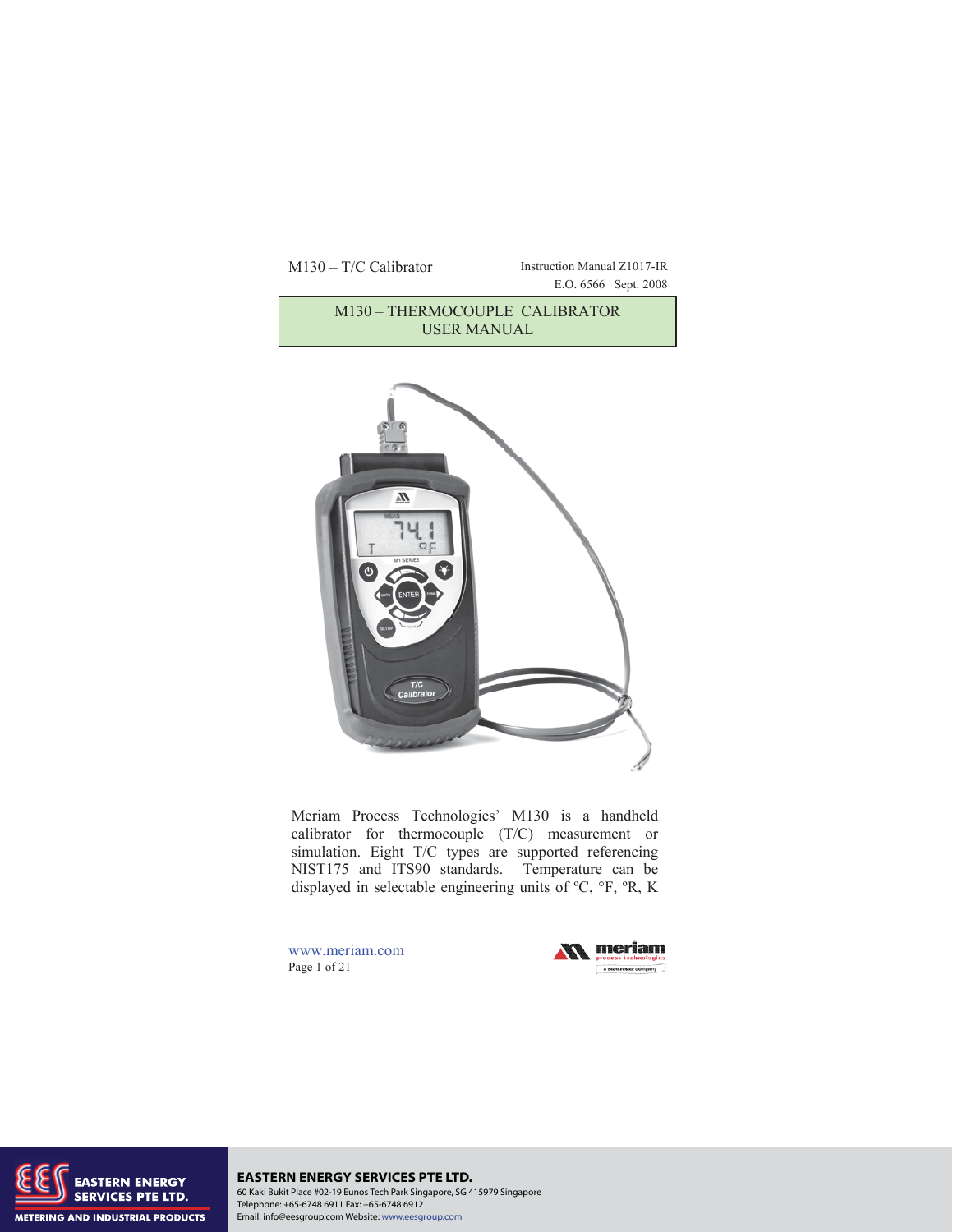# M130 - T/C Calibrator

Instruction Manual Z1017-IR E.O. 6566 Sept. 2008

## Table of Contents

| T/C Measurement & Simulation Accuracy Table 17 |  |
|------------------------------------------------|--|
|                                                |  |
|                                                |  |
|                                                |  |
|                                                |  |

www.meriam.com Page 2 of 21





## EASTERN ENERGY SERVICES PTE LTD.<br>60 Kaki Bukit Place #02-19 Eunos Tech Park Singapore, SG 415979 Singapore Telephone: +65-6748 6911 Fax: +65-6748 6912 Email: info@eesgroup.com Website: www.eesgroup.com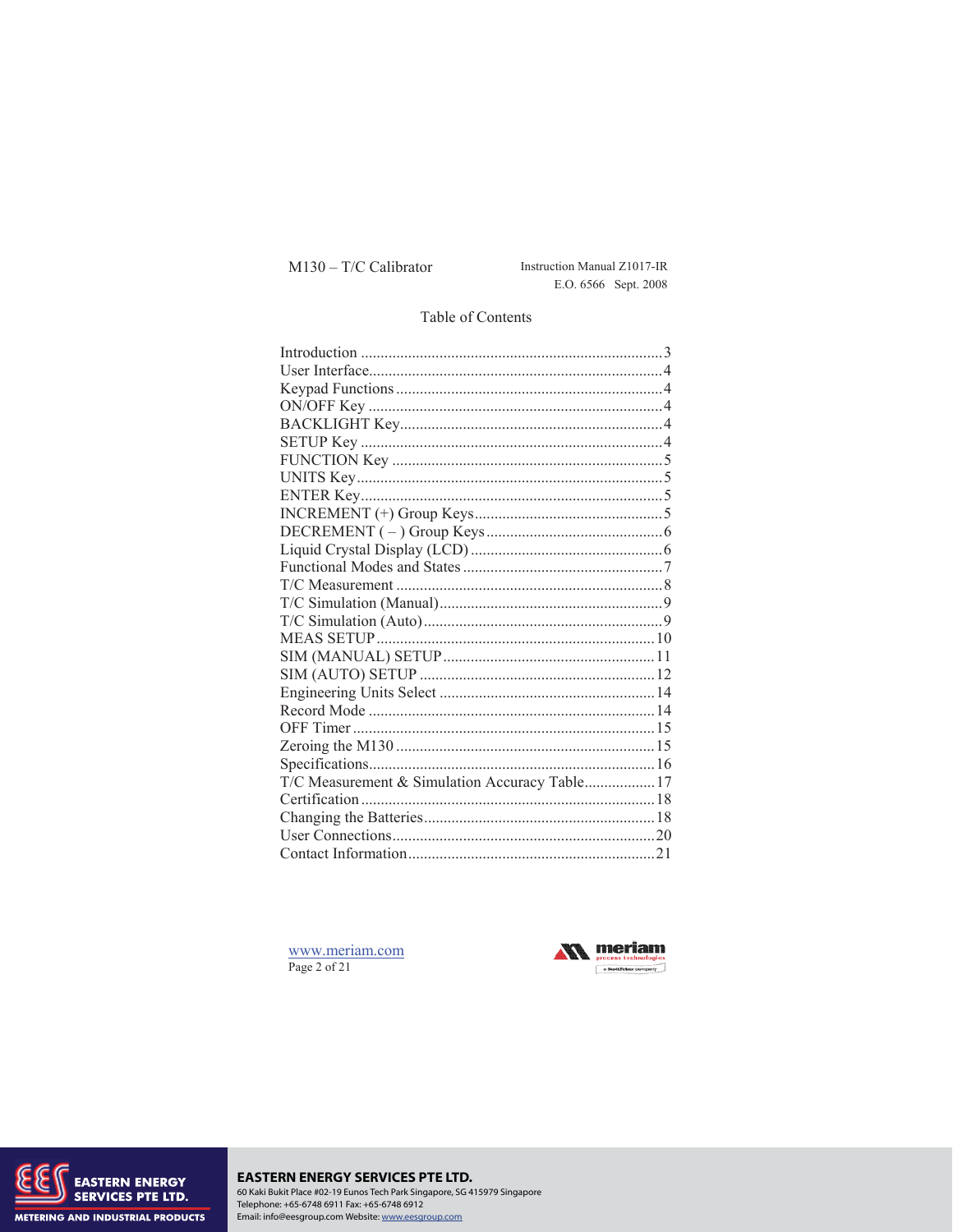E.O. 6566 Sept. 2008

#### **Introduction**

Thank you for purchasing this Meriam product. Meriam has been providing innovative, reliable, cost-effective measurement and calibration solutions since 1911.

The M130 Thermocouple calibrator has been designed using the latest technology to provide reliable accuracy throughout its entire operating temperature range, dependable operation, and exceptional battery life.

The compact design makes the unit easy to carry and the intuitive user interface makes it easy to use.

Temperature measurements/simulations are displayed on a large, easy-to-read liquid crystal display (LCD). This unit has two backlights: a green backlight which is user activated to improve readability in low light conditions, and an automatic red backlight which indicates an over-range condition.

Twelve keys provide access to the functional modes and menus, including Measure, Simulate, Setup, Run, Record, Edit, and Backlight activation. A list of these functions is printed on the back of the case.

www.meriam.com Page 3 of 21





## **EASTERN ENERGY SERVICES PTE LTD.** 60 Kaki Bukit Place #02-19 Eunos Tech Park Singapore, SG 415979 Singapore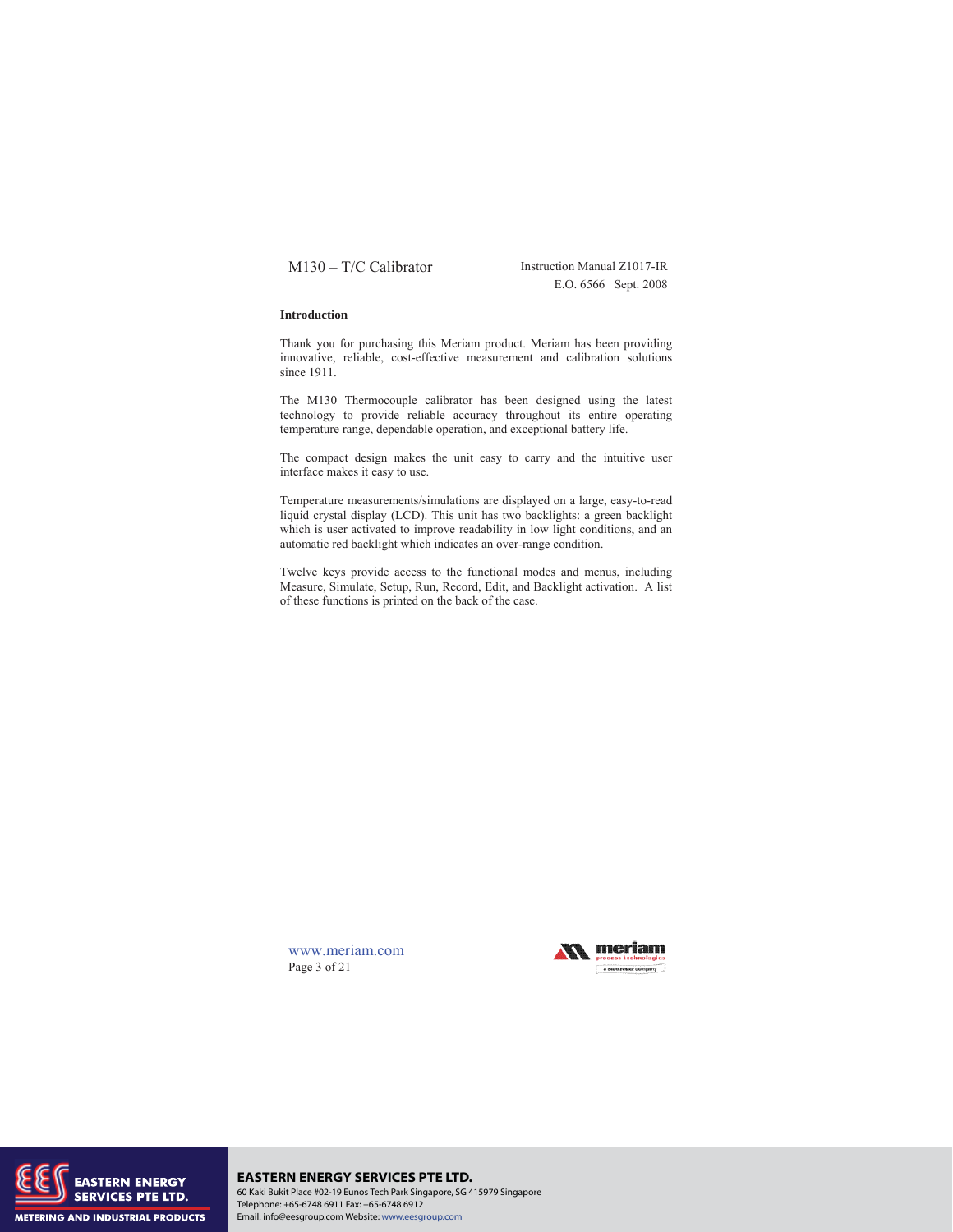E.O. 6566 Sept. 2008

## **User Interface**

**Keypad Functions** 

**ON/OFF Key** 



The ON/OFF key, represented by the standard ON/OFF symbol, turns the M130 ON or OFF (note: the ON/OFF key must be held until the display turns on or off). Upon power on, the M130 will perform a self-test, displaying the Meriam product ID, and all segments for approximately 1-2 seconds, then go into the mode in use when unit was powered off. The firmware version is displayed at the end of the self-test.

## **BACKLIGHT Key**



The BACKLIGHT key, represented by the standard light-bulb symbol, turns the green display backlight on and off. The backlight will remain on for approximately 20 seconds if not manually turned off. To override the auto shut off timer, press and hold the BACKLIGHT key to turn the backlight on. After holding the key for approximately 2 seconds, the backlight will flash off and back on. Release the key now and the backlight will remain on until manually turned off or until power is cycled.

## **SETUP Key**



 The SETUP key enters or exits the setup mode and is also used to go back one menu level. The SETUP icon is displayed while in the setup mode. Setup menus are shown in the bottom (alpha-numeric) row of the LCD. The SETUP key also ends simulation activities.

www.meriam.com Page 4 of 21





**EASTERN ENERGY SERVICES PTE LTD.** 60 Kaki Bukit Place #02-19 Eunos Tech Park Singapore, SG 415979 Singapore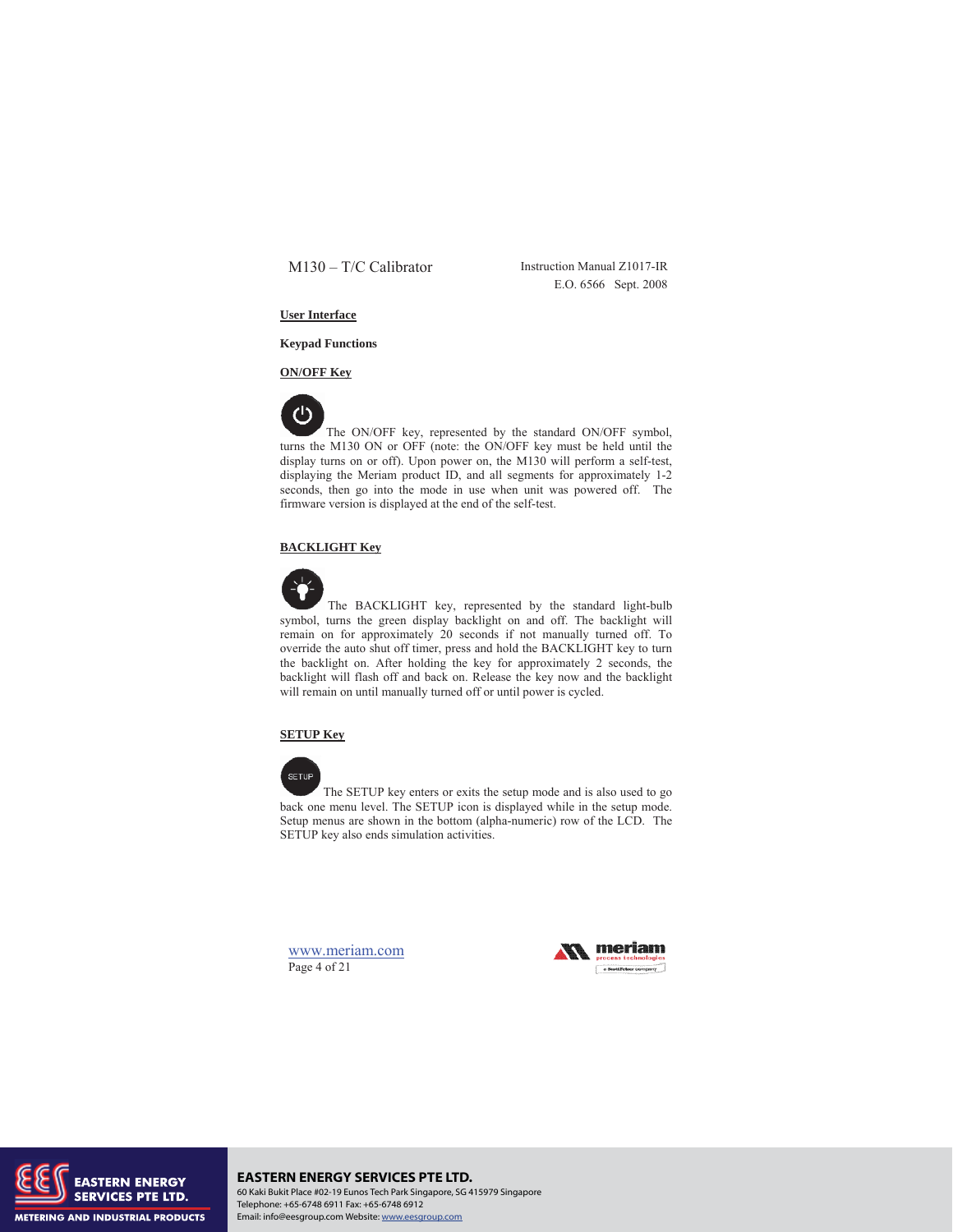E.O. 6566 Sept. 2008

## **FUNCTION Key**



The FUNCTION key, represented by the FUNC symbol, selects one of 3 functional modes: Measure, Simulate (manual), or Simulate (auto), and displays the corresponding icons (MEAS, SIM). This key can also be used to advance one menu item or will advance to next recorded value while in RECORD view mode.

## **UNITS Key**



 The UNITS key selects the engineering unit of measurement/simulation desired for temperature probes: °F, °C, °R, and K. The UNITS function is only available when the M130 is actively measuring or simulating temperature signals. This key is also used to go back one menu item in SETUP or back to the previous recorded value while in VIEW mode.

## **ENTER Key**



 The ENTER key accepts the currently displayed item/value during setup activities. During active simulation activity, the ENTER key toggles between T/C type with temperature unit information and % of range.

### **INCREMENT (+) Group Keys**



The three keys beneath this symbol allow the user to scroll through edit selections when EDIT icon is lit. The keys are also used to increment numeric values. For this function, the narrow band signifies fine adjustment, the medium band signifies medium adjustment, and the wide band signifies coarse

www.meriam.com Page 5 of 21





**EASTERN ENERGY SERVICES PTE LTD.** 60 Kaki Bukit Place #02-19 Eunos Tech Park Singapore, SG 415979 Singapore Telephone: +65-6748 6911 Fax: +65-6748 6912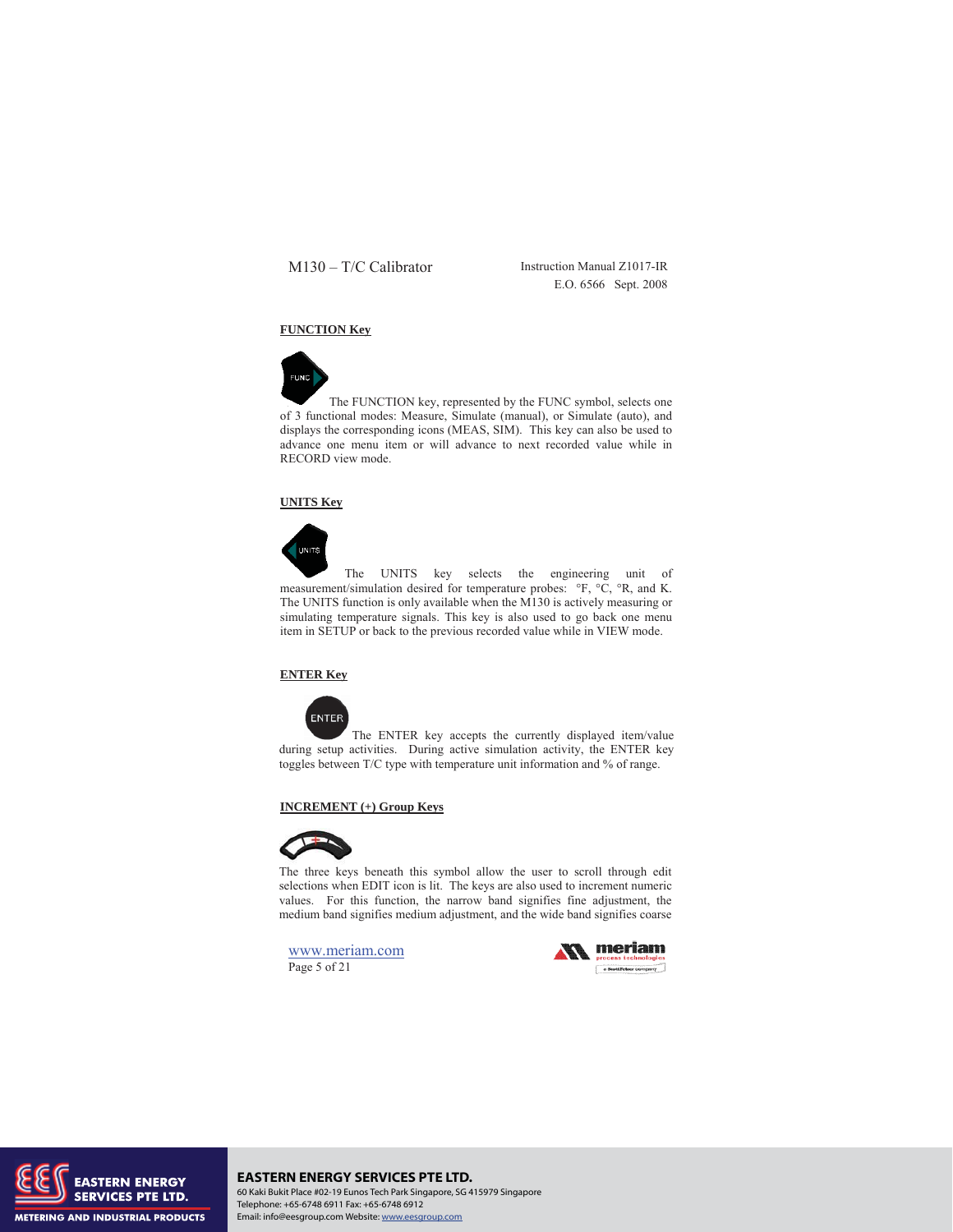E.O. 6566 Sept. 2008

adjustment for changing the values. The positive sign (+) indicates the Group Keys will increment the displayed value.

#### **DECREMENT ( – ) Group Keys**



The three keys beneath this symbol allow the user to scroll through edit selections when EDIT icon is lit. The keys are also used to decrement numeric simulation values. For this function, the narrow band signifies fine adjustment, the medium band signifies medium adjustment, and the wide band signifies coarse adjustment for changing the values. The negative sign (-) indicates the Group Keys will decrement the displayed value.

In addition, when the narrow band and wide band areas are pressed simultaneously (HOME) the unit will return to the Measure mode default position.

#### **Liquid Crystal Display (LCD)**



The LCD displays:

- current Functional Mode and/or state via icons along top of display
- primary measurements via the large middle segments
- x menu items and additional information via the bottom alpha-numeric segments

The LCD incorporates two backlights:

- a green backlight which is user activated via the BACKLIGHT key
- a red backlight which is automatically activated during an overrange/under-range condition.

www.meriam.com Page 6 of 21





# **EASTERN ENERGY SERVICES PTE LTD.**

60 Kaki Bukit Place #02-19 Eunos Tech Park Singapore, SG 415979 Singapore Telephone: +65-6748 6911 Fax: +65-6748 6912 Email: info@eesgroup.com Website: www.eesgroup.com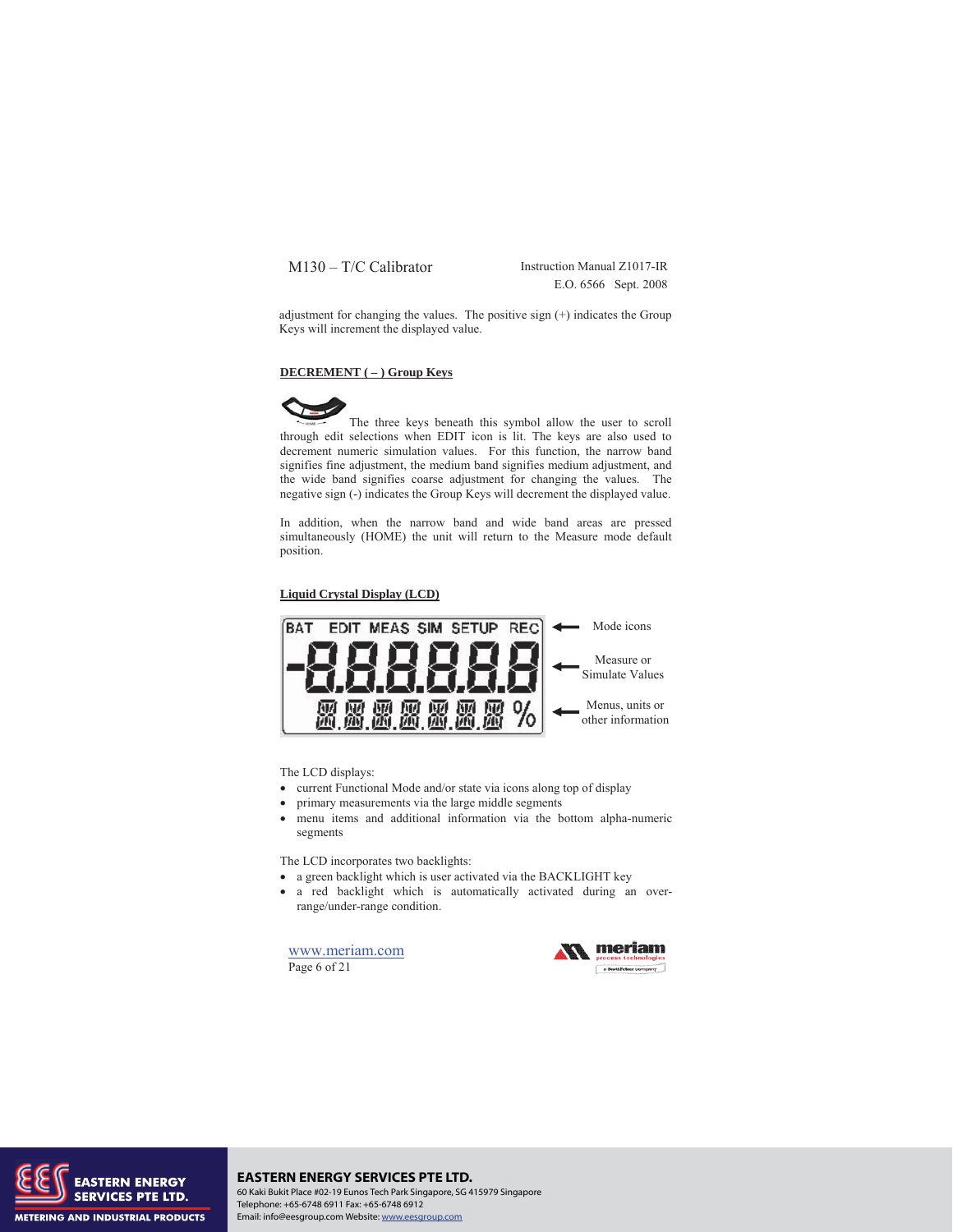E.O. 6566 Sept. 2008

During an over-range/under-range condition, the red backlight will over-ride the green backlight if it was already on. Once the condition is corrected, the green backlight will be restored to its previous state (assuming the backlight auto-off timer did not expire).

- Notes: 1. The backlight should be turned off when not needed to conserve battery power.
	- 2. The backlight will be automatically disabled when the M130 reaches battery mode.

## **Functional Modes and States**

The M130 supports measurement and simulation activities using the following **Functional Modes**:

- 1. Measure temperature units or measure mV; MEAS icon shown at top of display
- 2. Simulate, Manual simulate fixed values of temperature units or mV; SIM icon shown at top of display
- 3. Simulate, Auto simulate step or ramp output functions in temperature units or mV; SIM icon shown at top of display

Each Functional Mode has three possible **States**:

- 1. Run active measurement or simulation; MEAS or SIM icon shown at top of display
- 2. Setup access navigation menus; MEAS & SETUP or SIM & SETUP icons shown at top of display
- 3. Edit Setup edit a parameter within a navigation menu; "EDIT, MEAS & SETUP" or "EDIT, SIM & SETUP" icons shown at top of display

The M130 will power up in its previous functional mode when turned ON. Example: if previous use was SIM (Auto), then next power up will default to SIM (Auto). Simulation will restart when user confirms the desired setup and presses the ENTER key (two times).

See the table below for functional modes, states and key functions.

www.meriam.com Page 7 of 21





**EASTERN ENERGY SERVICES PTE LTD.** 60 Kaki Bukit Place #02-19 Eunos Tech Park Singapore, SG 415979 Singapore Telephone: +65-6748 6911 Fax: +65-6748 6912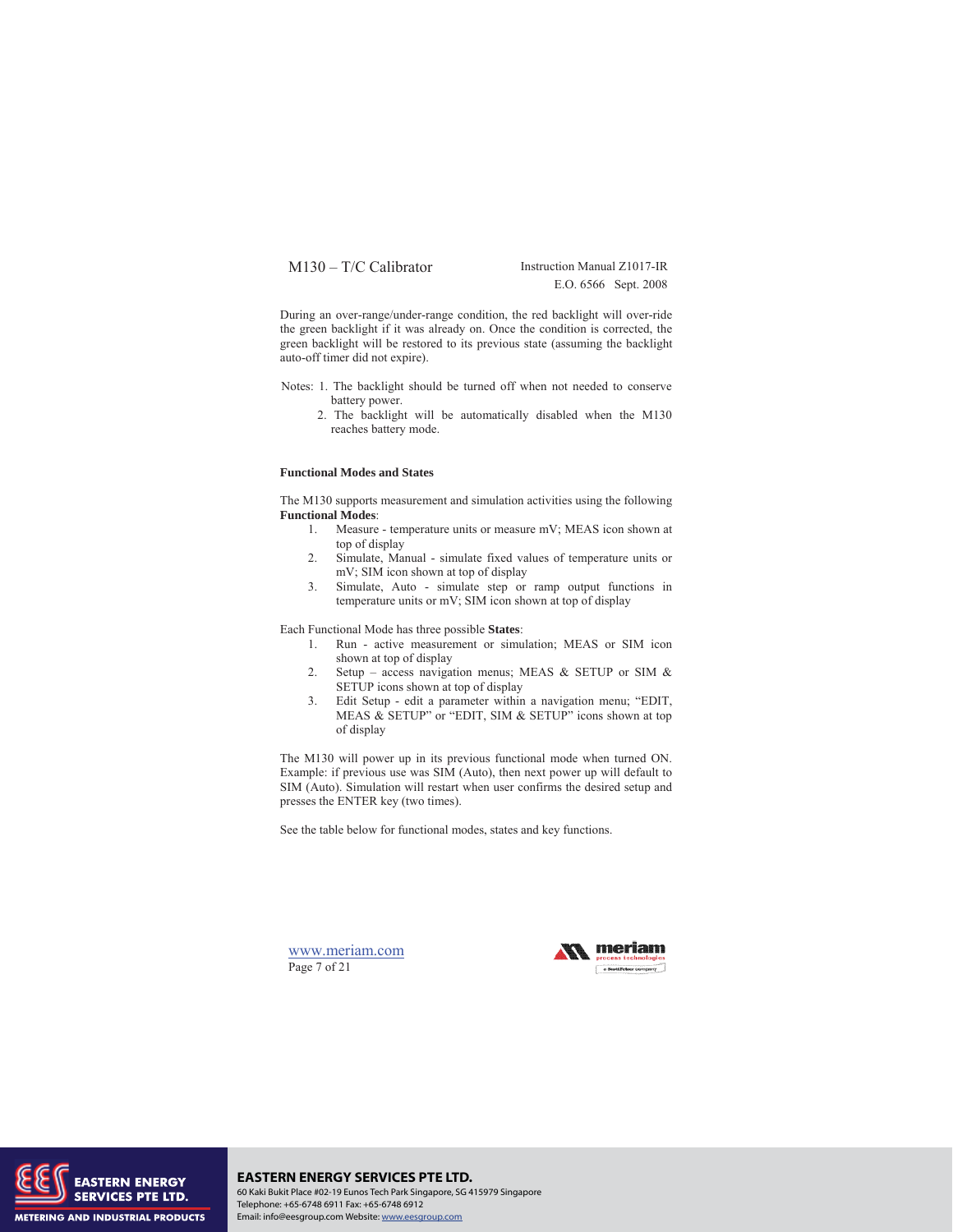M130 – T/C Calibrator Instruction Manual Z1017-IR E.O. 6566 Sept. 2008

| FUNCTIONAL MODES, STATES, AND KEY FUNCTIONS |                                                                                                  |                                                 |                                                               |  |  |
|---------------------------------------------|--------------------------------------------------------------------------------------------------|-------------------------------------------------|---------------------------------------------------------------|--|--|
|                                             | <b>Run</b>                                                                                       | <b>Setup</b>                                    | <b>Edit Setup</b>                                             |  |  |
| <b>Keys</b>                                 | <b>MEAS</b><br>or<br><b>SIM</b>                                                                  | <b>MEAS SETUP</b><br>or<br><b>SIM SETUP</b>     | <b>EDIT MEAS</b><br><b>SETUP, or</b><br><b>EDIT SIM SETUP</b> |  |  |
| <b>SETUP</b>                                | Enters Setup state,<br>or ends simulation<br>activity                                            | Back one menu<br>level, or exits<br>Setup state | Discards changes and<br>exits Edit Setup state                |  |  |
| FUNCTIONC                                   | <b>Next Functional</b><br>mode                                                                   | Next menu item                                  |                                                               |  |  |
| $\triangleleft$ UNITS                       | Next engineering<br>unit                                                                         | Previous menu<br>item                           |                                                               |  |  |
| <b>ENTER</b>                                | Toggles lower<br>display line<br>between TC type /<br>temp. unit and %<br>of range (SIM<br>only) | Selects menu<br>item                            | Saves changes and<br>exits Edit Setup state                   |  |  |
| Increment<br>$(+)$ Group                    | $MEAS: --$<br>SIM Manual:<br>Change values                                                       |                                                 | Change value                                                  |  |  |
| <b>Decrement</b><br>$(-)$ Group             | <b>MEAS</b> : ---<br><b>SIM Manual:</b><br>Change values                                         |                                                 | Change value                                                  |  |  |

## **T/C Measurement**

- When the M130 is turned on the display defaults to the previous mode it was in with the previous T/C type and Unit. To change the mode press the  $FUNC$   $\blacktriangleright$  key until the Measure mode is obtained. Once in Measure mode, press the  $\blacktriangleleft$  UNITS key until the desired unit is obtained.
- x Press the SETUP key to enter the initial setup menu for the current functional mode. To go back one menu item press the  $\triangleleft$  UNITS key. To advance the menu, press the FUNC  $\blacktriangleright$  key. SETUP key also backs out of the Setup state and returns to the Measure mode.

www.meriam.com Page 8 of 21





#### **EASTERN ENERGY SERVICES PTE LTD.** 60 Kaki Bukit Place #02-19 Eunos Tech Park Singapore, SG 415979 Singapore Telephone: +65-6748 6911 Fax: +65-6748 6912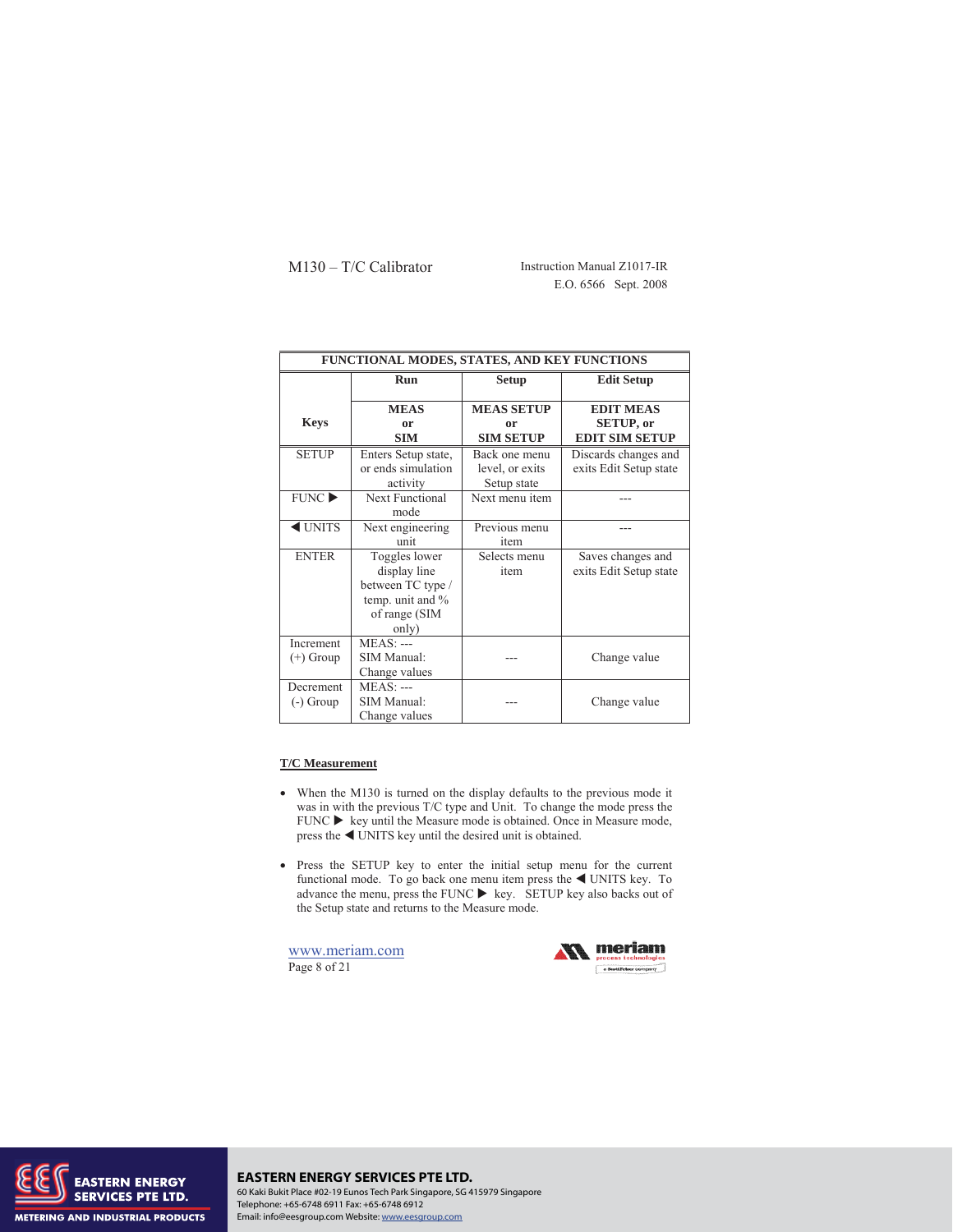E.O. 6566 Sept. 2008

- ENTER key accepts the menu item to edit and saves the selection. During the SETUP EDIT state the  $\blacktriangleleft$  UNITS key goes back one increment value, and the FUNC  $\triangleright$  key advances one increment value.
- T/C measurements can be recorded to memory either manually or automatically. See the Record Mode section of this manual for more information.
- When an over-range/under-range message is displayed, the M130 is measuring values outside the specified range for a particular T/C type (See the T/C Measurement Accuracy Table for specified ranges). The red backlight will illuminate and "----" will be displayed.
- If a thermocouple has not been connected to the unit "T/C OPEN" will be displayed.

### **T/C Simulation (Manual)**

• When unit is turned on the display defaults to the previous mode with the last T/C type and Units chosen. To enter the Simulation Manual mode press the FUNC  $\blacktriangleright$  key until SIM MANUAL appears, then press the SETUP key.

## **T/C Simulation (Auto)**

• When unit is turned on the display defaults to the previous mode with the last T/C type and Units chosen. To enter the Simulation Auto mode press the FUNC  $\blacktriangleright$  key until SIM AUTO appears, then press the SETUP key.

www.meriam.com Page 9 of 21





**EASTERN ENERGY SERVICES PTE LTD.** 60 Kaki Bukit Place #02-19 Eunos Tech Park Singapore, SG 415979 Singapore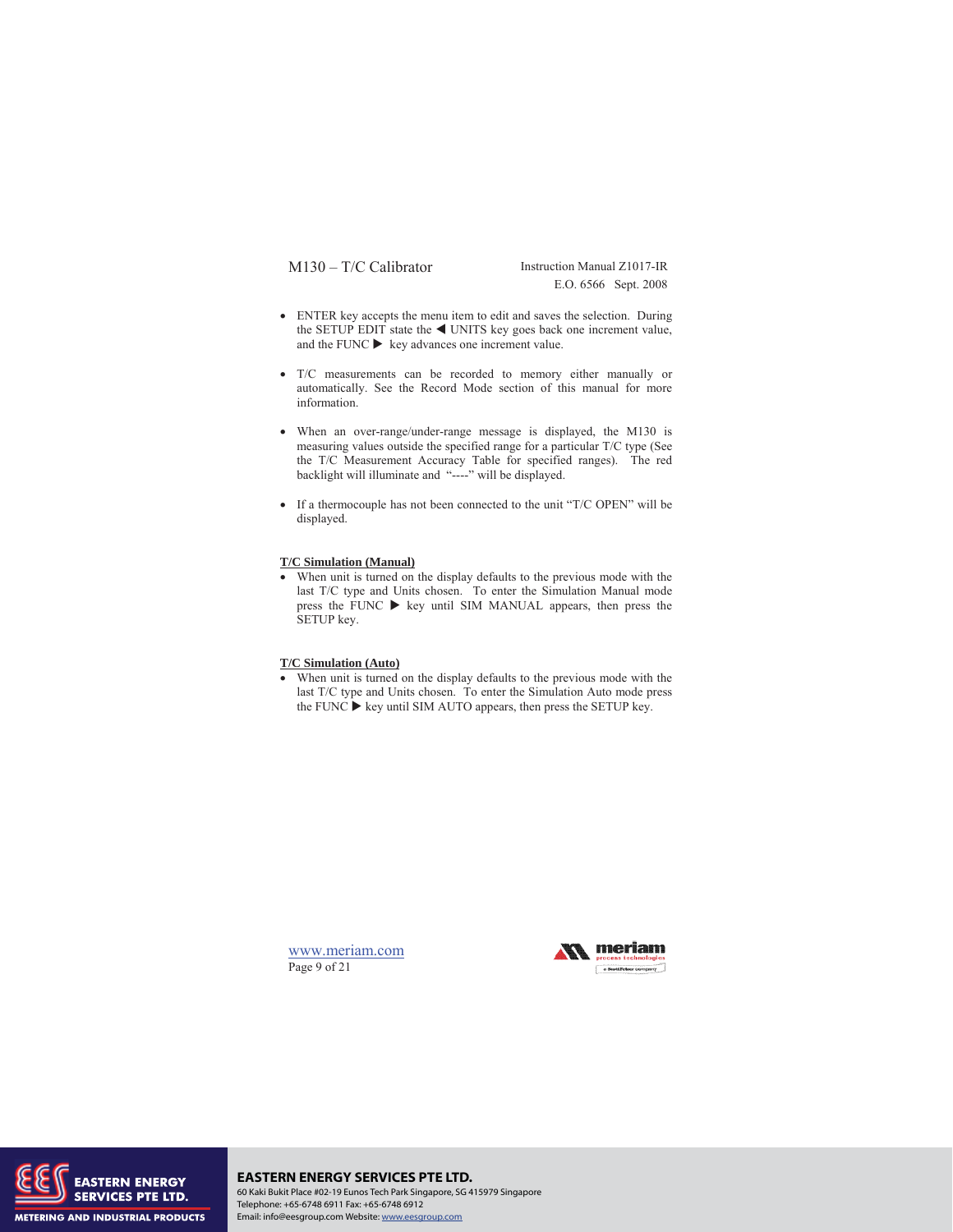E.O. 6566 Sept. 2008

## **MEAS SETUP: Measure Mode Setup menu structure**

| <b>T/C TYPE</b> | select ENTER to access submenus               |
|-----------------|-----------------------------------------------|
| mV              | engineering units are mV                      |
| B               | engineering units are temperature only        |
| E               | engineering units are temperature only        |
| J               | engineering units are temperature only        |
| K               | engineering units are temperature only        |
| N               | engineering units are temperature only        |
| R               | engineering units are temperature only        |
| S               | engineering units are temperature only        |
| T               | engineering units are temperature only        |
| <b>OFF TMR</b>  | select ENTER to access submenus               |
| 30 MIN          | shuts off in 30 min without new key stroke    |
| <b>OFF</b>      | must use ON/OFF key to shut off               |
| <b>F RECAL</b>  | select ENTER to access submenu                |
| <b>ZERO</b>     | set zero. See "Zeroing the M130" section      |
| <b>VIEW</b>     | view previously recorded values               |
| <b>RECORD</b>   | select ENTER to access submenus               |
| MANUAL          | press ENTER button to record values           |
| <b>AUTO</b>     | values automatically recorded every 5 seconds |
|                 |                                               |

Note: Main and submenus are continuous scrolling menus. Use  $\blacktriangleleft$  or  $\blacktriangleright$  to scroll through the menus.

www.meriam.com Page 10 of 21





#### **EASTERN ENERGY SERVICES PTE LTD.** 60 Kaki Bukit Place #02-19 Eunos Tech Park Singapore, SG 415979 Singapore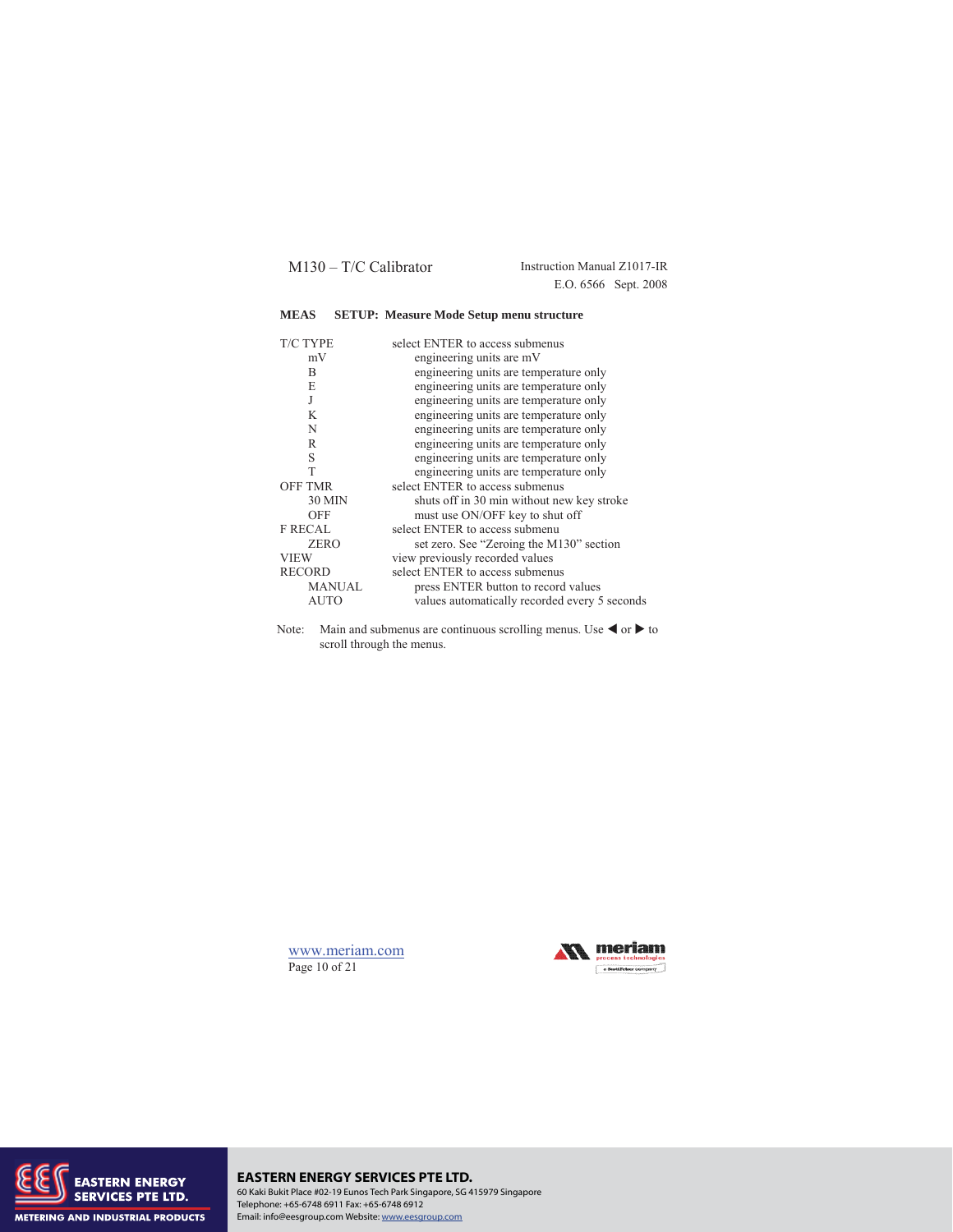E.O. 6566 Sept. 2008

## **SIM (MANUAL) SETUP: Simulation Mode's Manual menu structure**

| <b>VALUE</b>              |                                                                                |
|---------------------------|--------------------------------------------------------------------------------|
| <b>ADJUST</b>             | Press ENTER & use increment or decrement group                                 |
|                           | keys to set a numeric value, press ENTER to start                              |
| <b>UNITS</b>              | Select desired unit of simulation                                              |
| С                         | engineering units are °C                                                       |
| F                         | engineering units are °F                                                       |
| R                         | engineering units are <sup>o</sup> R                                           |
| K                         | engineering units are K                                                        |
| <b>TC TYPE</b>            | Select T/C type or mV                                                          |
| mV                        | engineering units are mV                                                       |
| B                         | engineering units are temperature only                                         |
| E                         | engineering units are temperature only                                         |
| J                         | engineering units are temperature only                                         |
| K                         | engineering units are temperature only                                         |
| N                         | engineering units are temperature only                                         |
| R                         | engineering units are temperature only                                         |
| S                         | engineering units are temperature only                                         |
| T                         | engineering units are temperature only                                         |
|                           |                                                                                |
| $0 - 100$                 |                                                                                |
| <b>START</b>              | Outputs 0% and 100% of setup<br>Starts 0% of range; ENTER toggles to 100%, 0%  |
| <b>UNITS</b>              | Edit units corresponding to $0 - 100$ , same as above                          |
| TC TYPE                   |                                                                                |
| <b>URV</b>                | Select T/C type, same as above<br>Upper Range Value for T/C and unit selected  |
|                           | press enter $&$ use $+/-$ keys                                                 |
| <b>LRV</b>                | Lower Range Value for T/C and unit selected                                    |
|                           | press enter $&$ use $+/-$ keys                                                 |
|                           |                                                                                |
| <b>STEP 25%</b>           | Outputs 0, 25, 50, 75 and 100% of setup below                                  |
| <b>START</b>              | Starts 0%, ENTER increases 25% to 100% & back                                  |
| <b>UNITS</b><br><b>TC</b> | Edit unit for STEP 25%, same as above                                          |
| <b>URV</b>                | Select T/C type, same as above                                                 |
|                           | Upper Range Value for T/C and unit selected<br>press enter $\&$ use $+/-$ keys |
| <b>LRV</b>                |                                                                                |
|                           | Lower Range Value for T/C and unit selected<br>press enter $\&$ use $+/-$ keys |

Notes: 1. Main and submenus are continuous, scrolling menus. Use  $\triangleleft$  or  $\triangleright$ to scroll through the menus.

2. Use SETUP key to discontinue simulation activity.

www.meriam.com Page 11 of 21





#### **EASTERN ENERGY SERVICES PTE LTD.** 60 Kaki Bukit Place #02-19 Eunos Tech Park Singapore, SG 415979 Singapore Telephone: +65-6748 6911 Fax: +65-6748 6912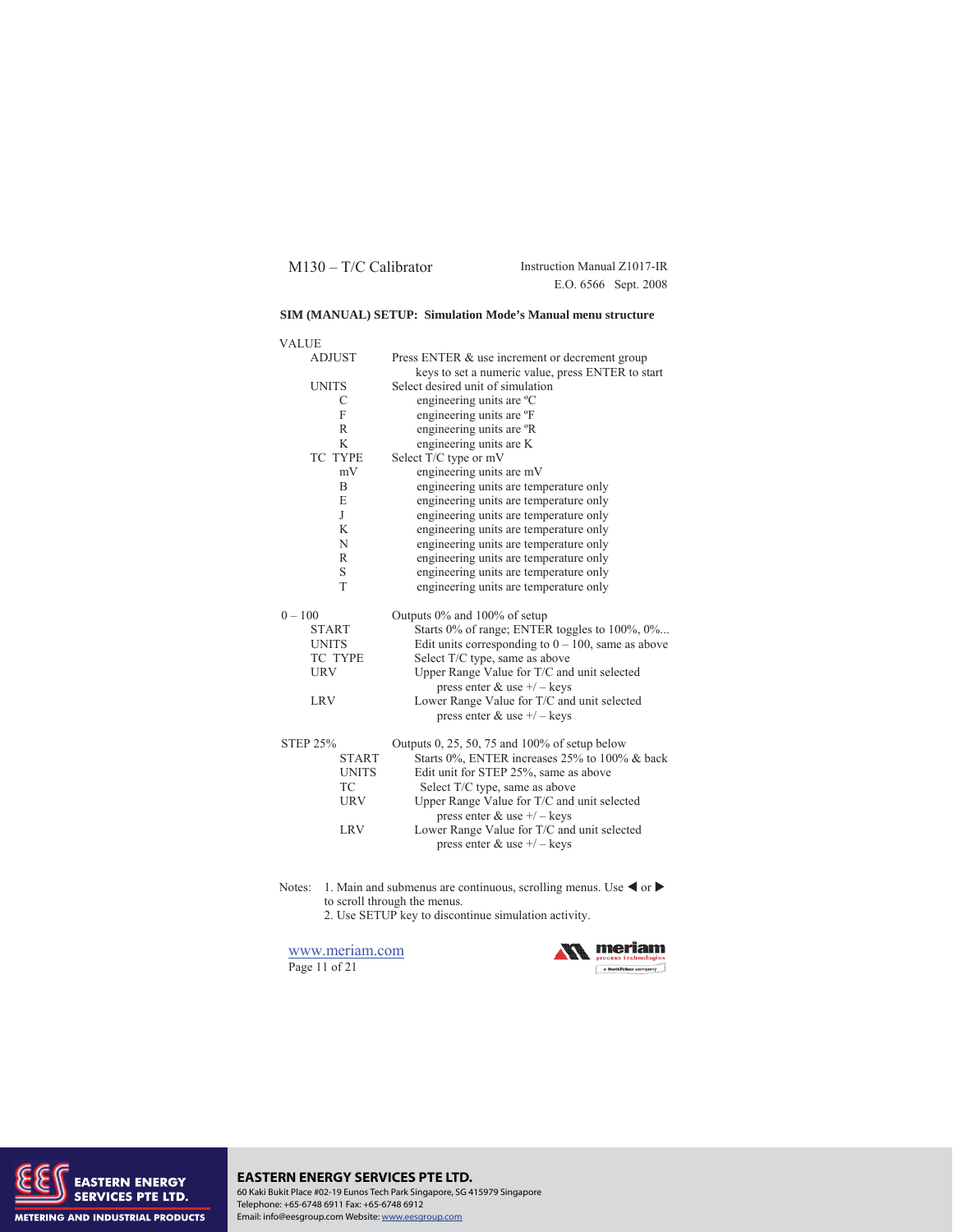E.O. 6566 Sept. 2008

## **SIM (AUTO) SETUP**: **Simulation Mode's Manual menu structure**

| AUTO                   | Press SETUP to enter                              |  |  |  |
|------------------------|---------------------------------------------------|--|--|--|
| A.STEP 1               | Title of Auto Step 1 simulation; setup saved here |  |  |  |
|                        | for subsequent re-use                             |  |  |  |
| <b>START</b>           | Starts A.STEP 1                                   |  |  |  |
| <b>UNITS</b>           | Select desired unit of simulation                 |  |  |  |
| C                      | engineering units are °C                          |  |  |  |
| F                      | engineering units are °F                          |  |  |  |
| R                      | engineering units are °R                          |  |  |  |
| K                      | engineering units are K                           |  |  |  |
| <b>TC TYPE</b>         | Select T/C type or mV                             |  |  |  |
| mV                     | engineering units are mV only                     |  |  |  |
| B                      | engineering units are temperature only            |  |  |  |
| E                      | engineering units are temperature only            |  |  |  |
| J                      | engineering units are temperature only            |  |  |  |
| K                      | engineering units are temperature only            |  |  |  |
| N                      | engineering units are temperature only            |  |  |  |
| $\mathbb{R}$           | engineering units are temperature only            |  |  |  |
| S                      | engineering units are temperature only            |  |  |  |
| T                      | engineering units are temperature only            |  |  |  |
| URV                    | Upper Range Value for T/C and unit selected,      |  |  |  |
|                        | press enter & use $+/-$ keys                      |  |  |  |
| <b>LRV</b>             | Lower Range Value for T/C and unit selected,      |  |  |  |
|                        | press enter & use $+/-$ keys                      |  |  |  |
| <b>STEPS</b>           | Input number of steps desired for test            |  |  |  |
|                        |                                                   |  |  |  |
| UP                     | press enter & use + $/$ – keys                    |  |  |  |
| <b>DOWN</b>            | press enter & use + $/$ – keys                    |  |  |  |
| <b>DWELL</b>           | Select desired dwell time for test points         |  |  |  |
| Manual                 | Manually advance simulation                       |  |  |  |
| 5 SEC.                 | Auto advance simulation every 5 seconds           |  |  |  |
| 10 SEC.                | Auto advance simulation every 10 seconds          |  |  |  |
| A.STEP 2               |                                                   |  |  |  |
| same as A.STEP 1 above |                                                   |  |  |  |
| A STEP 3               |                                                   |  |  |  |
| same as A.STEP 1 above |                                                   |  |  |  |
| A RAMP <sub>1</sub>    | Title of Auto Ramp 1 simulation; setup saved here |  |  |  |
|                        | for subsequent re-use                             |  |  |  |
| <b>START</b>           | Starts A.RAMP 1                                   |  |  |  |
| <b>UNITS</b>           | Select desired unit of simulation                 |  |  |  |
| С                      | engineering units are °C                          |  |  |  |
| F                      | engineering units are °F                          |  |  |  |
| R                      | engineering units are °R                          |  |  |  |
|                        |                                                   |  |  |  |
| www.meriam.com         | ocess technologias                                |  |  |  |
| Page 12 of 21          | a ScottFeteer company                             |  |  |  |



## **EASTERN ENERGY SERVICES PTE LTD.** 60 Kaki Bukit Place #02-19 Eunos Tech Park Singapore, SG 415979 Singapore Telephone: +65-6748 6911 Fax: +65-6748 6912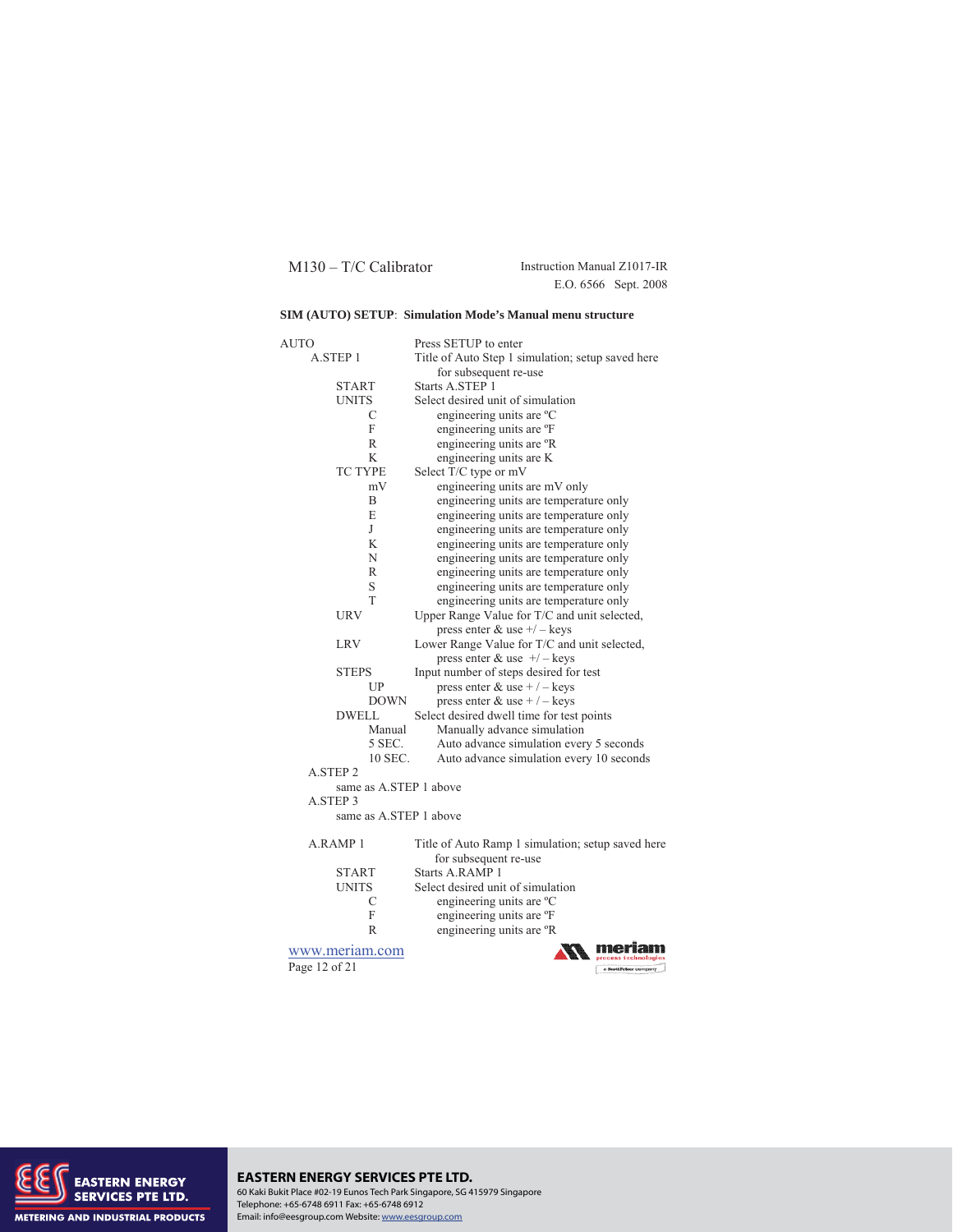E.O. 6566 Sept. 2008

| K              | engineering units are K                      |
|----------------|----------------------------------------------|
| <b>TC TYPE</b> | Select T/C type or mV                        |
| mV             | engineering units are mV only                |
| B              | engineering units are temperature only       |
| E              | engineering units are temperature only       |
| J              | engineering units are temperature only       |
| K              | engineering units are temperature only       |
| N              | engineering units are temperature only       |
| R              | engineering units are temperature only       |
| S              | engineering units are temperature only       |
| T              | engineering units are temperature only       |
| URV            | Upper Range Value for T/C and unit selected, |
|                | press enter $\&$ use $+/-$ keys              |
| LRV            | Lower Range Value for T/C and unit selected, |
|                | press enter & use $+/-$ keys                 |
| <b>UP TIME</b> | Select desired ramp time from LRV to URV,    |
|                | press enter $&$ use $+/-$ keys               |
| <b>DN TIME</b> | Select desired ramp time from URV to LRV,    |
|                | press enter $&$ use $+/-$ keys               |
| <b>DELAY</b>   | Select desired start delay time for test,    |
|                | press enter $&$ use $+/-$ keys               |
|                |                                              |

| A RAMP 2               |  |
|------------------------|--|
| same as A RAMP 1 above |  |
| A. RAMP 3              |  |
| same as A RAMP 1 above |  |

- Note: 1. Main and submenus are continuous, scrolling menus. Use  $\blacktriangleleft$  or  $\blacktriangleright$ to scroll through the menus.
	- 2. Use SETUP key to discontinue simulation activity.







#### **EASTERN ENERGY SERVICES PTE LTD.** 60 Kaki Bukit Place #02-19 Eunos Tech Park Singapore, SG 415979 Singapore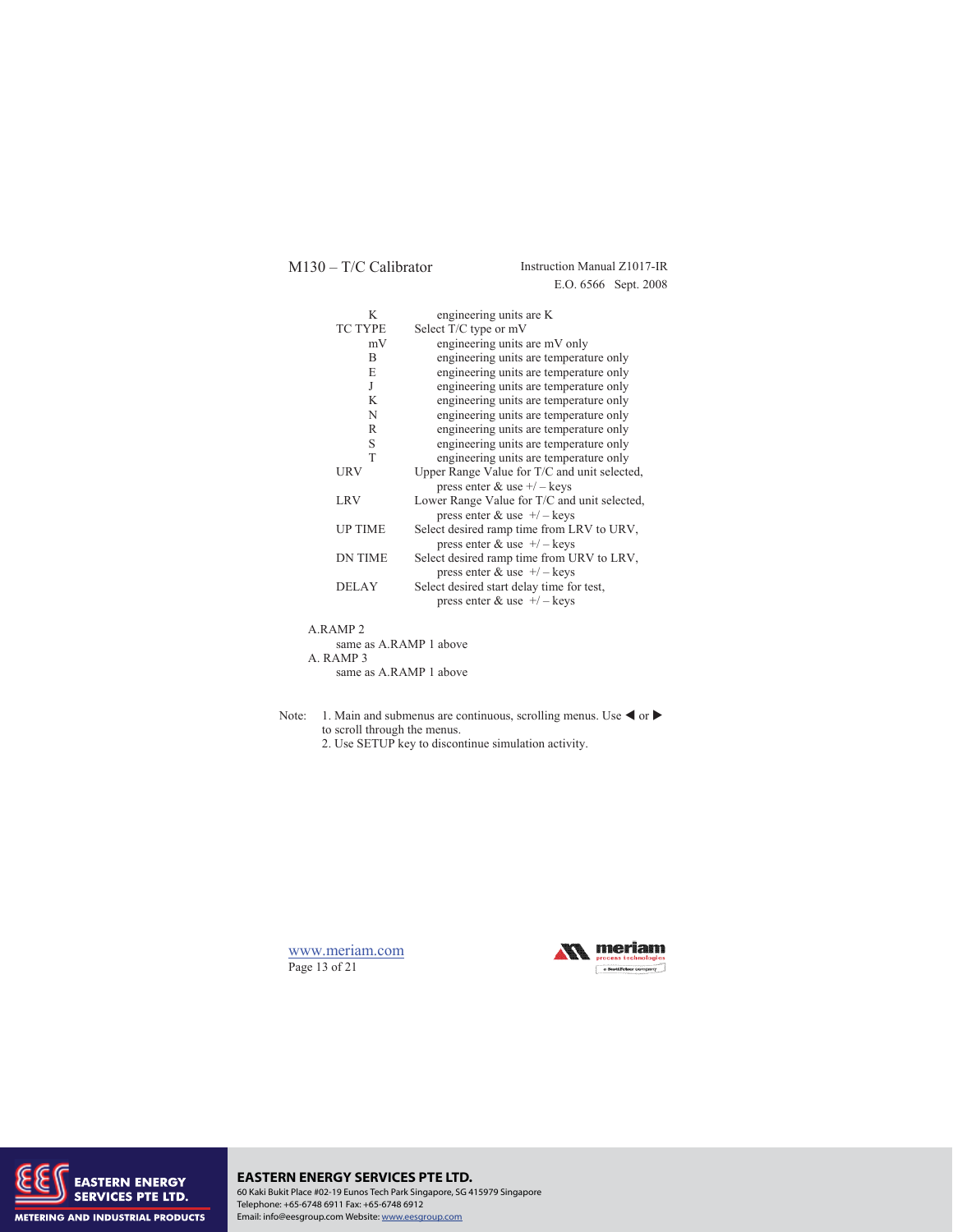E.O. 6566 Sept. 2008

## **Engineering Units Select**

Engineering Units are conveniently selected when actively measuring or in Manual Simulation mode. Press the  $\blacktriangleleft$  UNITS key to display any of the following: ºC, °F, ºR, K. NOTE: to display mV units, select the mV option under MEAS SETUP / TC TYPE. The  $\blacktriangleleft$  UNITS key will not change display units for this TC TYPE.

#### **Record Mode**

The M130 can store up to 240 temperature measurements in a single record (REC) session. For maximum flexibility, a REC session can be:

- Automatic the current value is automatically stored every 5 seconds, for up to 20 minutes.
- Manual the current value is stored every time the Enter key is pressed, up to 240 times.

Both types of REC sessions can store between 1 and 240 measurements. The measurement data is preserved in non-volatile memory until another REC session is started.

#### **RECORD Data:**

To start a **manual** record session from Measure Mode, press SETUP key and then  $\triangleleft$  or  $\triangleright$  key until RECORD is displayed. Press ENTER and then  $\triangleleft$  or  $\triangleright$ key until MANUAL is displayed. Press ENTER. Previously stored information is deleted and M130 enters Record Manual Mode. The REC icon flashes in upper right. Press Enter to save a displayed value to memory. Pressing SETUP key ends the session.

To start an **automatic** record session from Measure Mode, press SETUP key and then  $\blacktriangleleft$  or  $\blacktriangleright$  key until RECORD is displayed. Press ENTER and then  $\blacktriangleleft$ or  $\triangleright$  key until AUTO is displayed. Press ENTER. Previously stored information is deleted and M130 enters Record Auto Mode. The REC icon flashes in upper right. Values are stored every 5 seconds until the SETUP key is pressed to end the session or 240 values are saved.

REC is displayed on the lower display line each time a sample is stored. After 240 measurements have been recorded or the SETUP key is pressed, the REC

www.meriam.com Page 14 of 21





**EASTERN ENERGY SERVICES PTE LTD.** 60 Kaki Bukit Place #02-19 Eunos Tech Park Singapore, SG 415979 Singapore Telephone: +65-6748 6911 Fax: +65-6748 6912 Email: info@eesgroup.com Website: www.eesgroup.com

**METERING AND INDUSTRIAL PRODUCTS**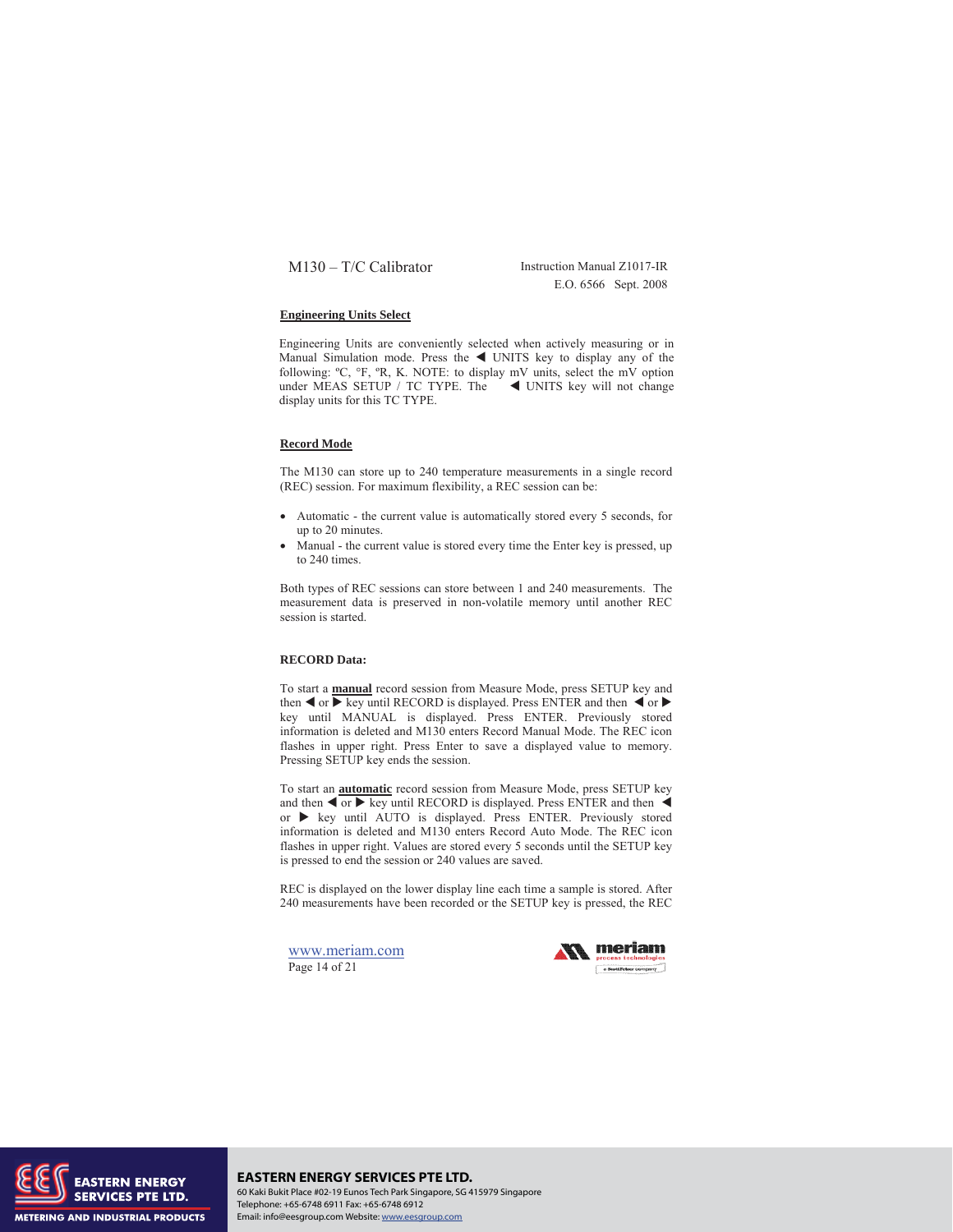E.O. 6566 Sept. 2008

session will stop and the RECORD Data mode will automatically exit to Measure Mode.

#### **VIEW Recorded Data:**

To view the results of a REC session from Measure Mode, press SETUP key and then  $\blacktriangleleft$  or  $\blacktriangleright$  key until VIEW is displayed. Press ENTER. The REC icon is shown in upper right. Display will show recorded value 1 of X (1/X). Pressing ENTER will toggle to show the T/C type and engineering unit. The  $\blacktriangleleft$  or  $\blacktriangleright$  key moves to previous or next recorded value, respectively.

## **OFF Timer**

To help conserve battery life, the M130 can be programmed to shut off automatically after 30 minutes of keypad inactivity. From Measure Mode, press SETUP and then  $\blacktriangleleft$  or  $\blacktriangleright$  key until OFF TMR is displayed. Press the ENTER key and use + or – key to display OFF or 30 MIN from menu. Press ENTER key to save selection. Press SETUP again to return to Measure Mode.

#### **Zeroing the M130**

Preparation: Allow the M130 and supplied Shorting Plug (p/n Z9A83) to soak at room temperature for 30 minutes in a controlled temperature environment. Record the room temperature immediately prior to zeroing.

Zeroing: From Measure Mode, press SETUP once and then the  $\triangleleft$  or  $\triangleright$  key until F RECAL is displayed. Press the ENTER key to display ZERO. Press ENTER to start ZERO process. Display will show SHORT. Install the Shorting Plug (white, mini-T/C connector with internal copper short) on the M130's connection and press ENTER key. Display will show BUSY.

When ZERO is successfully completed, the message "ZERO PASSED" is briefly displayed and the M130 is automatically returned to the Measure Mode. Remove the Shorting Plug. The new temperature reference for the M130 will be the ambient temperature recorded prior to zeroing. (Note: factory reference temperature is  $23^{\circ}$ C.)

If the ZERO is unsuccessful, the message "ZERO FAILED" will be displayed briefly. In this case, check to be sure the Shorting Plug is properly installed and repeat the ZERO process. If "ZERO FAILED" appears again contact Meriam for technical support.

www.meriam.com Page 15 of 21





**EASTERN ENERGY SERVICES PTE LTD.** 60 Kaki Bukit Place #02-19 Eunos Tech Park Singapore, SG 415979 Singapore Telephone: +65-6748 6911 Fax: +65-6748 6912 Email: info@eesgroup.com Website: www.eesgroup.com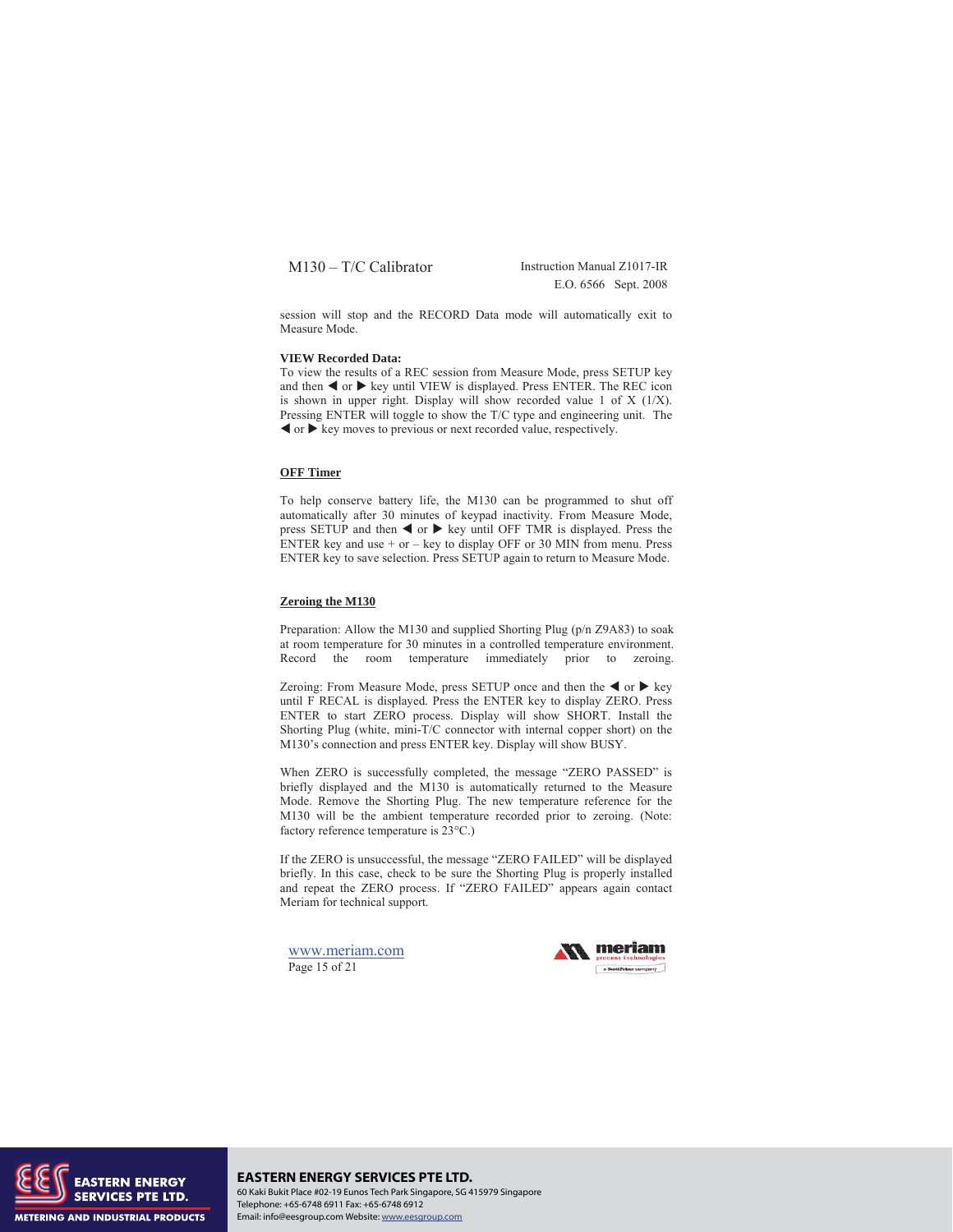M130 – T/C Calibrator Instruction Manual Z1017-IR E.O. 6566 Sept. 2008

## **Specifications**

| Type and Range:                                                                     |
|-------------------------------------------------------------------------------------|
| $T/C$ types B, E, J, K, N, R, S, T & milli-volts                                    |
| Milli-volts range $-15mV$ to $+80.00$ mV                                            |
| T/C Measurement & Simulation Accuracy: See Table below                              |
| mV Accuracy: $0.005\%$ of reading $\pm 6\mu$ V                                      |
| mV Temp. Effect: $\pm 2 \mu V$ /°C (Factory Ref. Temp. = 23°C)                      |
| Cold Junction Effect: $\pm 0.05^{\circ}$ C/°C                                       |
| Cold Junction Accuracy: $\pm 0.1$ °C at 25°C                                        |
| T/C Resolution:                                                                     |
| T/C types E, J, K, N, T: $0.1^{\circ}$ C                                            |
| T/C types B, R, S: $1^{\circ}$ C                                                    |
| mV: $0.001$ mV $(1 \mu V)$                                                          |
| Temperature:                                                                        |
| Storage = $-40^{\circ}$ C to $+85^{\circ}$ C ( $-40^{\circ}$ F to $+185^{\circ}$ F) |
| Operating = $-10^{\circ}$ C to $+50^{\circ}$ C (14°F to $+122^{\circ}$ F)           |
| Humidity: 10% to 90% Rh                                                             |
| Connection:                                                                         |
| Measure: standard mini-T/C connector                                                |
| Simulate: standard mini-T/C connector                                               |
| Zero: supplied mini-T/C connector with internal copper short                        |
| Maximum Input Voltage: 30VDC                                                        |
| <b>Battery Type:</b>                                                                |
| 3 x AA battery, field replaceable.                                                  |
| <b>Battery Operation:</b>                                                           |
| >100 hours continuous use without the backlight for measure                         |
| or simulation modes, 1 year shelf life, low battery warning at                      |
| approximately 2 hours remaining run time.                                           |
| Enclosure:                                                                          |
| $(6.5" \times 3.2" \times 1.1")$ Polycarbonate, Permanently Static                  |
| Dissipative, ESD Protection                                                         |
| Enclosure with Boot:                                                                |
| $(6.8" \times 3.5" \times 1.3")$                                                    |

www.meriam.com Page 16 of 21





# **EASTERN ENERGY SERVICES PTE LTD.** 60 Kaki Bukit Place #02-19 Eunos Tech Park Singapore, SG 415979 Singapore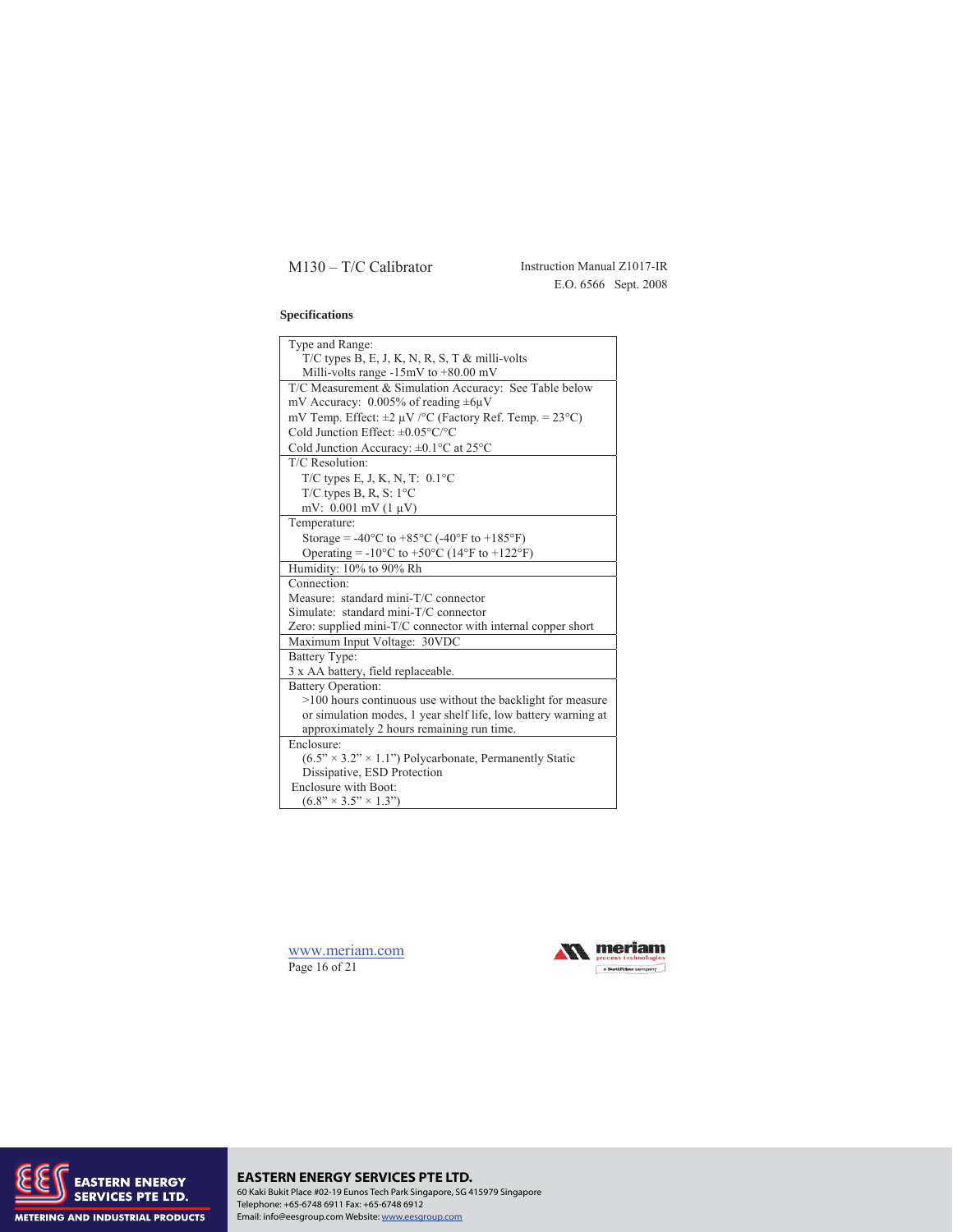E.O. 6566 Sept. 2008

## **T/C Measurement & Simulation Accuracy Table\***

| T/C<br><b>Type</b> | $±3.0^\circ$<br>c | $±2.0^\circ$<br>c          | $±1.0^\circ$<br>c | $±0.5^\circ$<br>c | $±0.4^\circ$<br>c             | $±0.3^\circ$<br>c             | $±0.2^\circ$<br>c           | $±0.1^\circ$<br>c          |
|--------------------|-------------------|----------------------------|-------------------|-------------------|-------------------------------|-------------------------------|-----------------------------|----------------------------|
| E                  |                   |                            |                   |                   |                               | $-200$ to<br>$-179^{\circ}$ C | $-179$ to<br>$15^{\circ}$ C | 15 <sub>to</sub><br>1000°C |
| J                  |                   |                            |                   |                   |                               | $-200$ to<br>$-165^{\circ}$ C | $-165$ to<br>1200°C         |                            |
| K                  |                   |                            |                   |                   | $-200$ to<br>1372°C           |                               |                             |                            |
| N                  |                   |                            |                   |                   |                               | $-200$ to<br>$110^{\circ}$ C  | 110 to<br>1300°C            |                            |
| T                  |                   |                            |                   |                   | $-200$ to<br>$-168^{\circ}$ C | $-168$ to<br>$-86^{\circ}$ C  | $-86$ to<br>346°C           | 346 to<br>$400^{\circ}$ C  |
| R                  |                   | $-50$ to<br>$27^{\circ}$ C | $27$ to<br>736°C  | 736 to<br>1768°C  |                               |                               |                             |                            |
| S                  |                   | $-50$ to<br>$25^{\circ}$ C | $25$ to<br>1179°C | 1179 to<br>1768°C |                               |                               |                             |                            |
| B                  | 250 to<br>295°C   | 295 to<br>605°C            | 605 to<br>1301°C  | 1301 to<br>1820°C |                               |                               |                             |                            |

Find T/C type in left column and follow the row across to the temperature range of interest. Then follow the column up to determine the potential error in degrees C.

\*Notes: 1. Accuracy stated above applies to all T/C measurements and all manual (non-ramp) T/C simulations.

2. Cold junction effect at 25º C included in above table.

www.meriam.com Page 17 of 21





## **EASTERN ENERGY SERVICES PTE LTD.** 60 Kaki Bukit Place #02-19 Eunos Tech Park Singapore, SG 415979 Singapore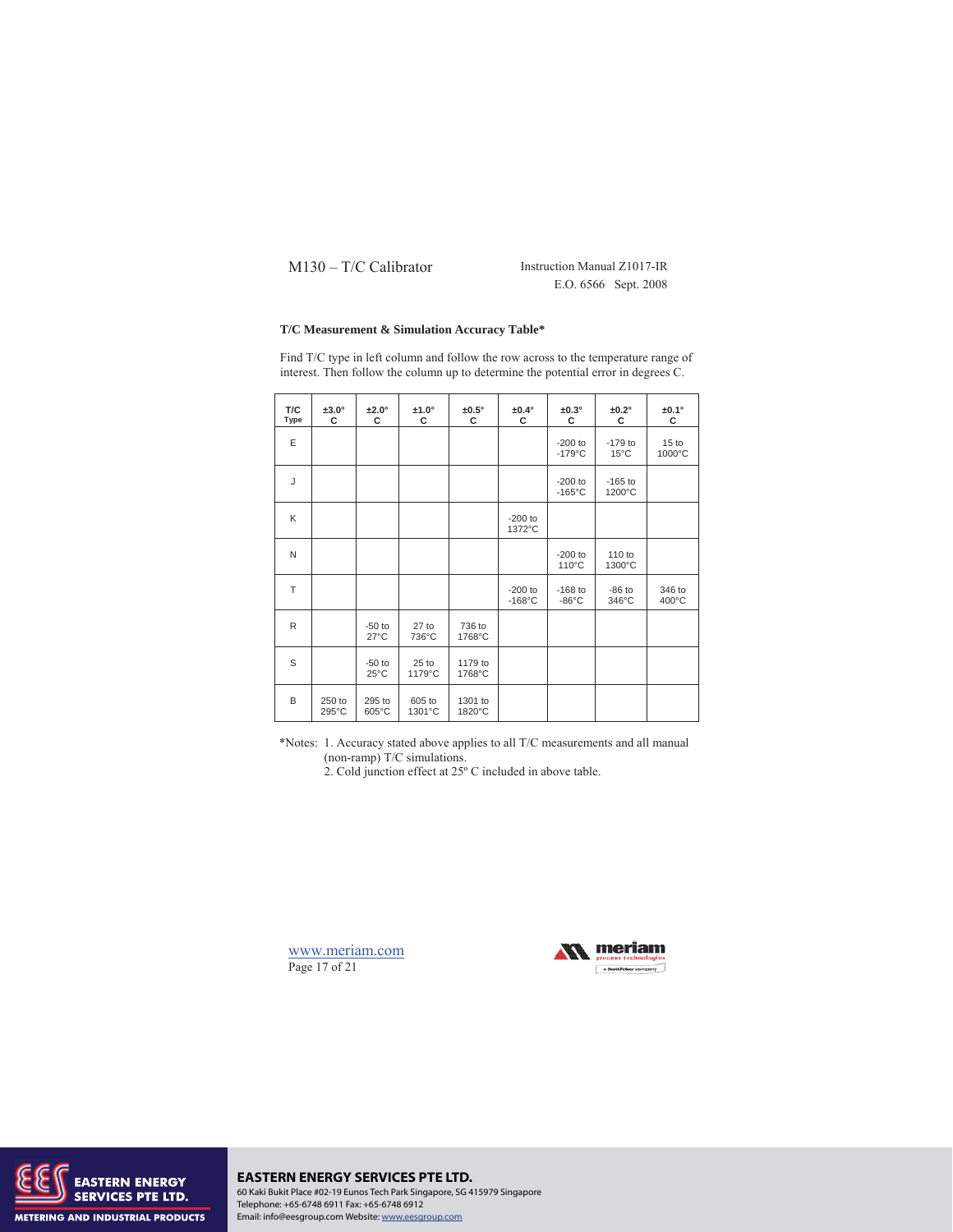E.O. 6566 Sept. 2008

#### **Certification**

The M130 is EMI/ESD compliant to the test specification EN61326. The M130 is for general purpose use only. Do not use in potentially hazardous atmospheres.



#### **Changing the Batteries**

The M130 is powered by three, 1.5 volt AA size batteries. The "BAT" icon in upper left of display will activate when battery output drops below a threshold level. Approximately 2 hours of life remain from that point.

Replace all three AA batteries at the same time for best performance.

To replace the batteries, locate the battery compartment at the lower rear of the M130. Remove the screws located at the top center and bottom center of the battery cover by turning them counterclockwise until fully disengaged from the M130 base. Remove the cover. **Do not remove the pink anti-static foam that is attached to the inside of the battery cover. This foam is necessary to properly secure the batteries under specified shock and vibration conditions.**

Remove the batteries by pulling the positive side first straight out of the battery compartment. Note the positive  $(+)$  and negative  $(-)$  battery polarity markings at the bottom of the compartment, as shown below.

www.meriam.com Page 18 of 21





**EASTERN ENERGY SERVICES PTE LTD.** 60 Kaki Bukit Place #02-19 Eunos Tech Park Singapore, SG 415979 Singapore Telephone: +65-6748 6911 Fax: +65-6748 6912 Email: info@eesgroup.com Website: www.eesgroup.com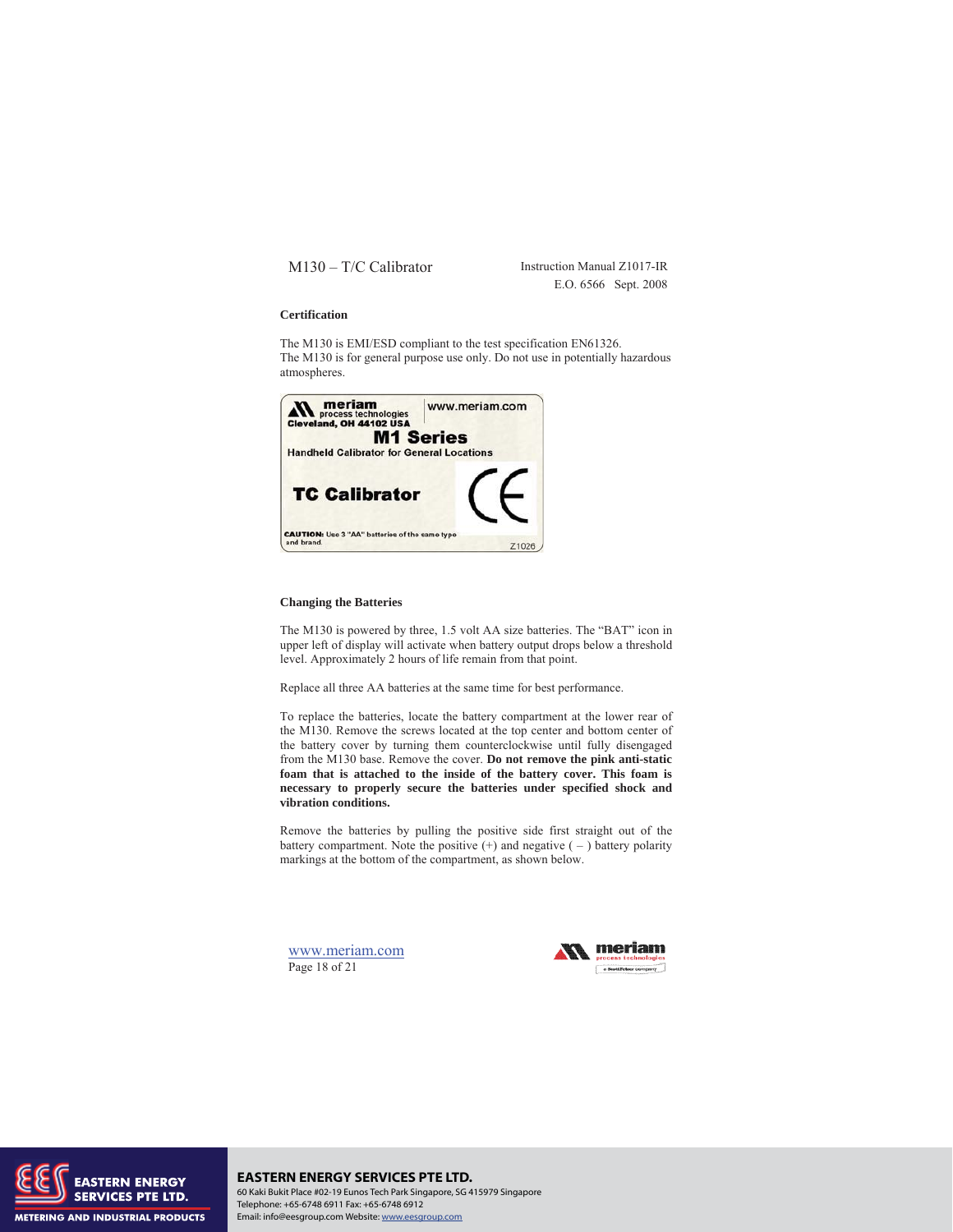E.O. 6566 Sept. 2008



Install the three batteries by sliding them into the bottom of the battery slots, positive (+) end first, making sure the polarity markings on the batteries align with the markings molded into the battery compartment. When a battery is installed with the polarity reversed, the stand-offs prevent the negative battery terminal from contacting the positive terminal in the battery compartment. The unit will not power up in this condition; to correct, simply reverse the battery to correct the polarity.

With the batteries secured in the battery compartment, replace the compartment cover. The cover has only one orientation for correct alignment. The "WARNING DO NOT OPEN IN EXPLOSIVE ATMOSPHERE" statement on the battery cover must be visible and aligned in the approximate middle of the M130 case. To secure the cover, torque the screws clockwise to 1.6 in-lbs. Do not over tighten.

www.meriam.com Page 19 of 21





**EASTERN ENERGY SERVICES PTE LTD.** 60 Kaki Bukit Place #02-19 Eunos Tech Park Singapore, SG 415979 Singapore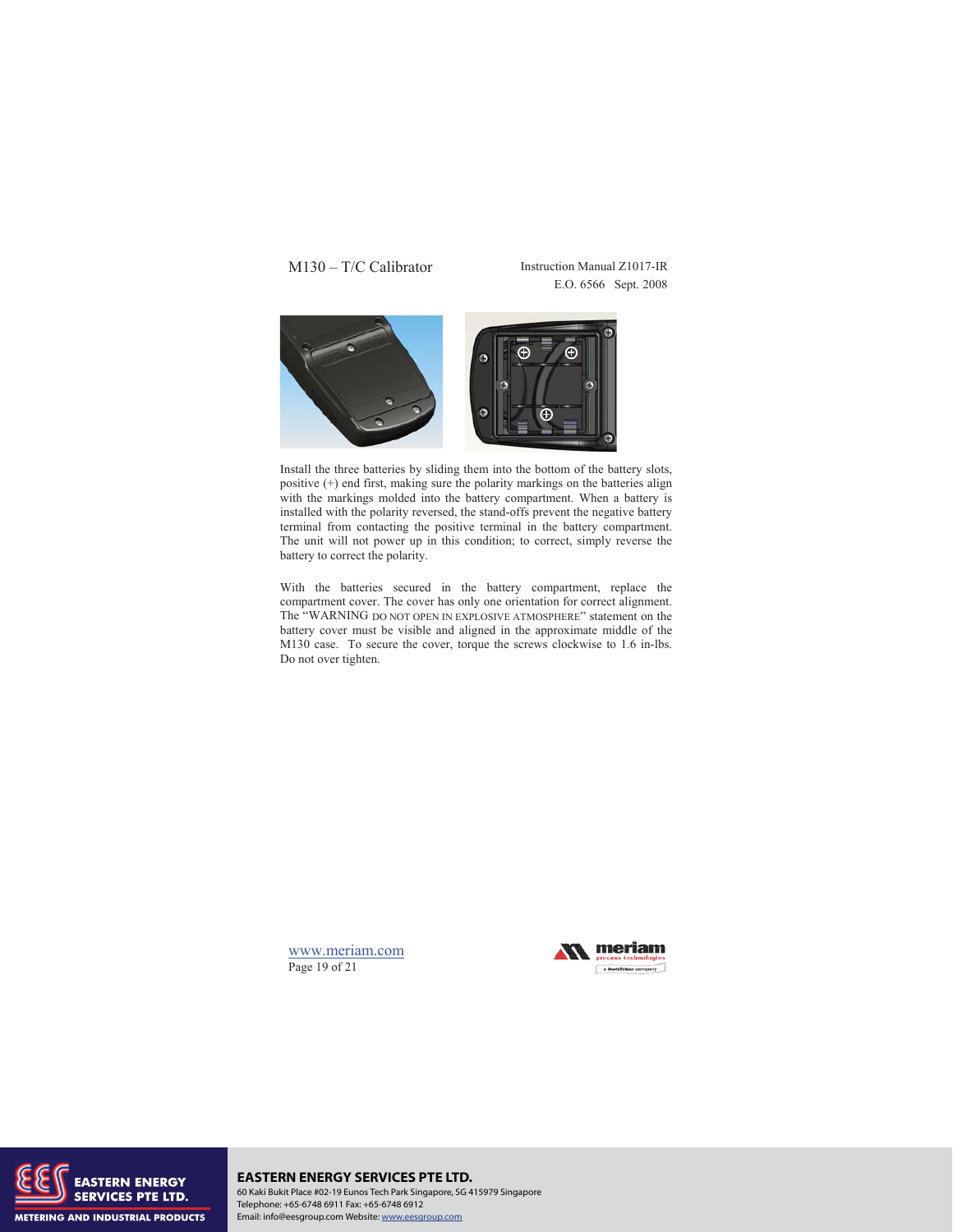E.O. 6566 Sept. 2008

## **User Connections**

Connection: Standard mini-T/C Connector (Measure and Simulate)

Warning: The copper receiver blades of the mini-T/C connector in the M130 can be damaged if the mating plugs are misaligned during installation. Take care to properly align the mating plug prior to pressing it into the M130's connector.









# **EASTERN ENERGY SERVICES PTE LTD.**

60 Kaki Bukit Place #02-19 Eunos Tech Park Singapore, SG 415979 Singapore Telephone: +65-6748 6911 Fax: +65-6748 6912 Email: info@eesgroup.com Website: www.eesgroup.com